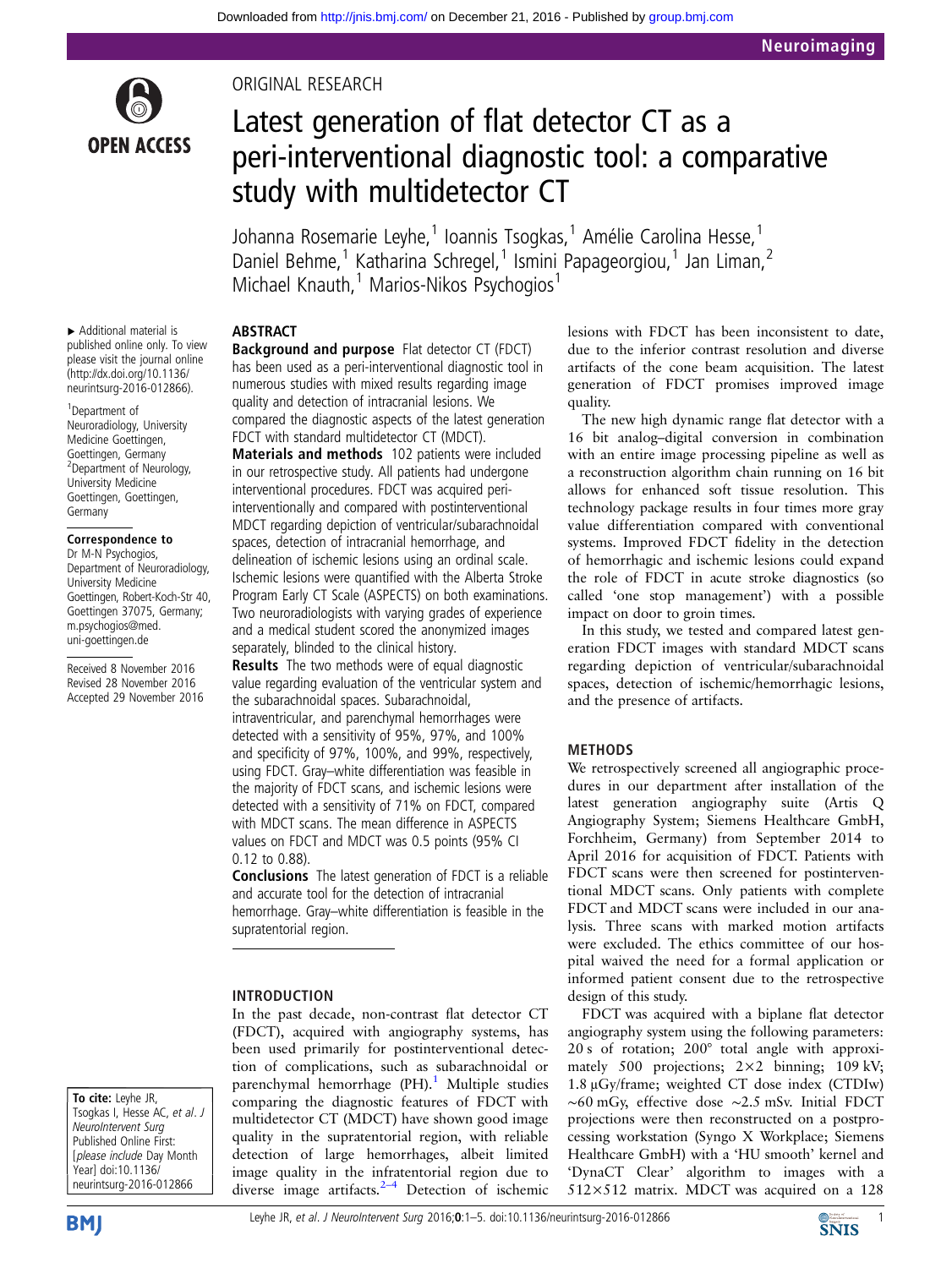slice CT scanner (Somatom Definition AS+; Siemens Healthcare GmbH) using a standard brain scan protocol. Raw FDCT and MDCT data were extracted from the department's picture archiving and communication system, anonymized, reconstructed parallel to the orbitomeatal plane with a slice thickness of 5 mm and slice distance of 3 mm, and imported for evaluation into the aforementioned postprocessing workstation.

Two neuroradiologists (M-NP, >5 years of experience; IT, <5 years of experience) and a medical student (ACH), analyzed all of the images using a 3 point ordinal scale  $(0=$ not identifiable; 1=identifiable, but not diagnostic; 2=diagnostic) for the following structures/entities: supratentorial ventricular system, infratentorial ventricular system, supratentorial subarachnoidal space, infratentorial subarachnoidal space, and gray– white differentiation of the basal ganglia, insula, central region, and cerebellum. Raters were asked to identify subarachnoidal hemorrhage (SAH), intraventricular hemorrhage (IVH), PH, count the number of slices depicting blood, and measure the dimension of PH. All hemorrhages were divided into three groups with respect to the number of slices containing blood: 0–25 percentile (few), 25–75 percentile (several), and 75–100 percentile (many). In addition, raters were asked to subjectively score image quality for hemorrhage detection using a 5 point ordinal scale (very good; good; mediocre; low; bad). The presence of ischemic lesions was noted, and the Alberta Stroke Program Early CT Scale (ASPECTS) was calculated. Various types of artifacts were documented. Finally, raters were asked if they were confident about the detection/exclusion of a hemorrhage or a large ischemic lesion (ASPECTS 0–4).

Scans were divided into two random groups, consisting of FDCT and MDCT scans, and rated with a 30 day gap in between to minimize recall bias. Window levels were not predefined in order to enhance the detection of ischemic lesions. The initial reconstruction dataset (slice thickness of 0.4 mm for FDCT and 0.6 mm for MDCT) was also available and could be used at the raters' discretion. Cases of disagreement regarding detection of hemorrhage or ischemia were settled by consensus. Raters were blinded to all clinical information.

Contingency tables and the Wilcoxon test for paired samples were used to compare scores within categories. Categorical variables were compared between groups using Fischer's exact test. Receiver operating characteristic curve analysis was applied to

calculate sensitivity and specificity of FDCT for detection of hemorrhage and ischemia compared with MDCT as the gold standard. Measurements of PH as well as ASPECTS ratings on FDCT and MDCT were compared with the Bland–Altman plot. Interobserver agreement was evaluated with Spearman's coefficient of rank correlation. All tests were calculated with the MedCalc statistical package (MedCalc 16.8; MedCalc Software bvba, Ostend, Belgium). The significance level for all tests was set at  $\alpha$ =0.05.

#### RESULTS

Of the 105 patients identified, 3 were excluded due to severe motion artifacts on FDCT and hence 102 patients were included in our study (50 women; median age 63.5 years, IQR 53–77). Median time between FDCT and MDCT was 4.3 hours (IQR 1.5–6). Patients were examined after coiling, clipping, stenting, thrombectomy, and plain cerebral angiography in 24, 1, 12, 48, and 17 cases, respectively. FDCT proved to be equivalent to MDCT in the delineation of the supratentorial ventricular system and supratentorial spaces, with 102 (100%) and 98 (96%) 'diagnostic' values, respectively (table 1). Scores for the infratentorial ventricular system and infratentorial subarachnoidal spaces on FDCT were slightly worse, with 92 (90%) and 75 (74%) scans being scored as 'diagnostic' (fi[gure 1](#page-2-0)C). However, there was no statistically significant difference in the ratings of the ventricular system or subarachnoidal spaces between FDCT and MDCT ( $p=0.106$  and  $p=0.177$ ). Gray-white differentiation was feasible on FDCT with 95%, 92%, and 96% of 'diagnostic' values in the supratentorial region and no statistically significant difference from MDCT for the basal ganglia, insular cortex, and central region (table 1).

Gray–white differentiation on FDCT was limited in the infratentorial region with significantly different scores compared with MDCT (p<0.001). Detection of ischemic lesions was feasible on FDCT scans with 71% sensitivity and 94% specificity (p<0.001; area under the curve (AUC) 0.83, 95% CI 0.74 to 0.89) compared with MDCT scans. Additionally, ASPECTS ratings on FDCT (fi[gure 2C](#page-2-0)) showed a mean difference of 0.5 points (95% CI 0.12 to 0.88) in the Bland–Altman plot (see online [supplementary](http://dx.doi.org/10.1136/neurintsurg-2016-012866) figure [S1A](http://dx.doi.org/10.1136/neurintsurg-2016-012866)) compared with ratings of MDCT images. When asked about their opinion on ischemic lesion detectability, raters stated that in 98% and 99% of cases

|                                                 |                            | <b>Diagnostic</b><br>$n$ (%) | Identifiable but not diagnostic<br>$n$ (%) | Not identifiable<br>$n$ (%) | <b>Total</b><br>$n$ (%) | <b>Wilcoxon</b><br>p Value |
|-------------------------------------------------|----------------------------|------------------------------|--------------------------------------------|-----------------------------|-------------------------|----------------------------|
| Variable                                        |                            |                              |                                            |                             |                         |                            |
| Supratentorial ventricular system               | <b>FDCT</b><br><b>MDCT</b> | 102 (100)<br>102 (100)       | 0(0)<br>0(0)                               | 0(0.0)<br>0(0.0)            | 102(100)<br>102(100)    |                            |
| Infratentorial ventricular system               | <b>FDCT</b><br><b>MDCT</b> | 92 (90)<br>98 (96)           | 9(9)<br>3(3)                               | 1(1)<br>1(1)                | 102(100)<br>102 (100)   | 0.106                      |
| Supratentorial subarachnoidal space             | <b>FDCT</b><br><b>MDCT</b> | 98 (96)<br>99 (97)           | 4(4)<br>3(3)                               | 0(0)<br>0(0)                | 102 (100)<br>102(100)   | 0.813                      |
| Infratentorial subarachnoidal space             | <b>FDCT</b><br><b>MDCT</b> | 75 (74)<br>85 (83)           | 25(25)<br>14 (14)                          | 2(2)<br>3(3)                | 102 (100)<br>102 (100)  | 0.177                      |
| Gray-white differentiation of basal<br>ganglia  | <b>FDCT</b><br><b>MDCT</b> | 97 (95)<br>99 (97)           | 5(5)<br>3(3)                               | 0(0)<br>0(0)                | 102(100)<br>102 (100)   | 0.563                      |
| Gray-white differentiation of insular<br>cortex | <b>FDCT</b><br><b>MDCT</b> | 94 (92)<br>96 (94)           | 8(8)<br>6(6)                               | 0(0)<br>0(0)                | 102 (100)<br>102(100)   | 0.625                      |
| Gray-white differentiation of central<br>cortex | <b>FDCT</b><br><b>MDCT</b> | 98 (96)<br>99 (97)           | 4(4)<br>3(3)                               | 0(0)<br>0(0)                | 102 (100)<br>102(100)   | 0.813                      |
| Gray-white differentiation of<br>cerebellum     | <b>FDCT</b><br><b>MDCT</b> | 57 (56)<br>88 (86)           | 37 (36)<br>13 (13)                         | 8(8)<br>1(1)                | 102 (100)<br>102 (100)  | < 0.001                    |

FDCT, flat detector CT; MDCT, multidetector CT.

Table 1 Rating of cerebral structures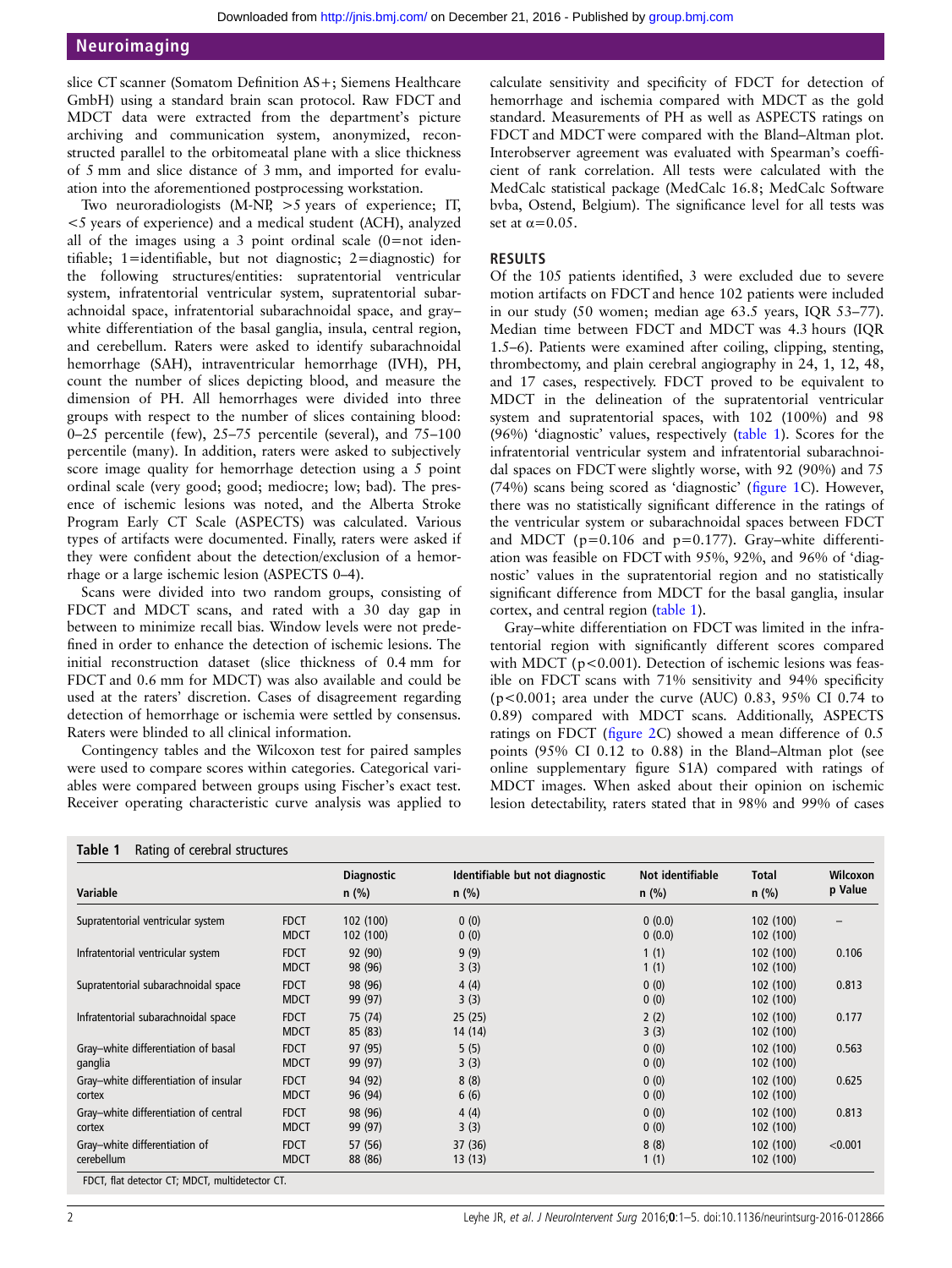<span id="page-2-0"></span>

Figure 1 (A, B) CT images after balloon assisted coil embolization of an anterior communicating artery aneurysm. (A) Flat detector CT (FDCT) shows a cortical hyperattenuation of the right frontal lobe (black arrowhead). A subarachnoidal hemorrhage (SAH) can be excluded on both FDCT (A) and follow-up multidetector CT (MDCT) (B) images. Gray–white matter differentiation as well as exclusion of postinterventional ischemic lesions is feasible in both examinations. (C, D) Right temporal SAH. Blood is delineated on both FDCT (C) and MDCT (D) examinations (black arrows). Gray–white matter differentiation of the cerebellum is limited on FDCT (C) but the fourth ventricle is clearly depicted and an intraventricular hemorrhage can be excluded.

they were sure about the detection/exclusion of extended (ASPECTS <5) ischemic lesions on FDCT and MDCT, respectively (p=0.019).

SAH was diagnosed in 39 cases with FDCT; 37 were true positives, resulting in a sensitivity of 95% and a specificity of 97% (see online [supplementary table S1](http://dx.doi.org/10.1136/neurintsurg-2016-012866); p<0.001; AUC 0.96, 95% CI 0.89 to 0.98) (fi[gure 3\)](#page-3-0). One false negative FDCT scan included an SAH seen on a few slices (group with 2–12) on MDCT and one seen on several MDCT slices (group with 12– 33). Thirty-three of the 34 IVH cases were detected on FDCT (p<0.001; AUC 0.98; 95% CI 0.93 to 0.99). The one false negative FDCT scan included an IVH seen on a few slices (group with 2–4) on MDCT. All cases diagnosed with PH on MDCTwere also depicted and scored similarly on FDCT, resulting in 100% sensitivity and 99% specificity of FDCT for the detection of PH (p<0.001; AUC 0.99; 95% CI 0.95 to 1.00). The median slice count of PH on MDCT was 10 (IQR 8–13). The mean difference between PH measurements on FDCT and MDCT was -35.13 mm<sup>2</sup> (95% CI -88.67 to 18.39 mm<sup>2</sup>, see online [supplementary](http://dx.doi.org/10.1136/neurintsurg-2016-012866) fi[gure S1B](http://dx.doi.org/10.1136/neurintsurg-2016-012866)). In the supratentorial region, raters found 'very good' image quality for hemorrhage detection in 87% of FDCT scans compared with 93% of MDCT



Figure 2 (A) An older small cortical infarction is depicted on the flat detector CT (FDCT) scan after carotid artery stenting (A, black arrow). No acute ischemic lesions were detected on this scan. The same lesion can be confirmed on multidetector CT (MDCT) (B, black arrow). (C, D) CT images prior to thrombectomy and at follow-up. Acute ischemic lesions can be seen on non-contrast FDCT (C, black arrowheads) performed prior to thrombectomy. An intracranial hemorrhage can be excluded and an Alberta Stroke Program early CT Scale (ASPECTS) score of 7 can be rated on FDCT images. Ischemic lesions are confirmed on follow-up MDCT images (D, black arrowheads) after rapid reperfusion.

examinations (p=0.266). A statistically significant difference was shown in the same category of scores in the infratentorial region, with 58% of 'very good' scores on FDCT compared with 78% on MDCT ( $p=0.002$ ). When asked about their subjective judgement on hemorrhagic lesion detectability, raters stated that in 98% and 99% of cases they were sure about the detection/exclusion of hemorrhagic lesions on FDCT and MDCT, respectively  $(p=1)$ .

Metal artifacts were delineated in 22% of FDCT scans, with only one case with significant degradation of image quality. Motion, ring, and burn-in artifacts were visible on 26%, 23%, and 24% of FDCT scans, respectively. Streak artifacts were present on the majority of FDCT scans (72%). However, most artifacts only slightly affected the image quality of FDCT scans.

The highest correlation coefficient between overall raters' scores was documented between the two physicians  $(r=0.80;$ 95% CI 0.79 to 0.81) while lower values were documented between the experienced physician and the medical student  $(r=0.71; 95\% \text{ CI } 0.69 \text{ to } 0.73)$  as well as the inexperienced physician and the medical student  $(r=0.69; 95\% \text{ CI } 0.68 \text{ to } 0.71)$ .

#### **DISCUSSION**

The primary use of FDCT to date has been limited to detection of peri-interventional complications, such as SAH after coiling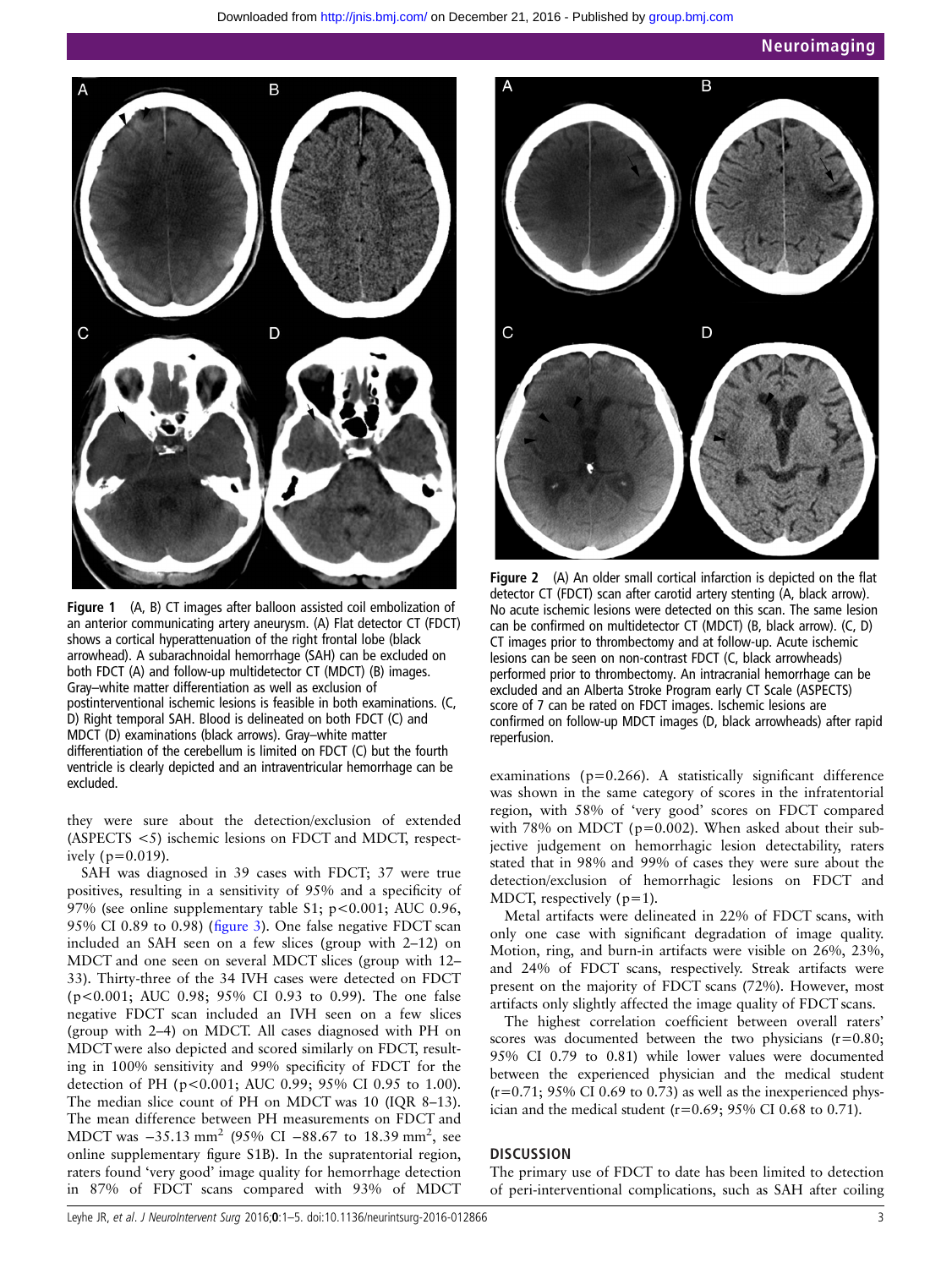#### <span id="page-3-0"></span>Neuroimaging



Figure 3 A parenchymal hemorrhage and subarachnoidal hemorrhage (SAH) can be diagnosed on flat detector CT (FDCT) (A) and verified on follow-up multidetector CT (MDCT) (B). (C, D) A small SAH can be seen in the prepontine cistern on FDCT (C, black arrow) images. The same findings were delineated on follow-up MDCT (D, black arrow).

of an intracranial aneurysm or PH after thrombectomy of a large vessel occlusion. Multiple studies have documented the limitations of previous generations of FDCT in the detection of intracranial hemorrhages and ischemic lesions.<sup>[2](#page-4-0)-4</sup> Such limitations have restricted the use of FDCT as a primary imaging modality in acute stroke imaging because administration of intravenous recombinant tissue plasminogen activator as the gold standard stroke therapy up to 2015 required reliable exclusion of hemorrhage prior to therapy initiation. In the new era of acute stroke treatment, reliable differentiation between ischemic and hemorrhagic stroke remains a fundamental element of multimodal stroke imaging. Depiction of early ischemic signs has lost importance within the first 6 hours after symptom onset, as even patients with extended ischemic lesions (ASPECTS 0–5) may profit from thrombectomy.<sup>5</sup> <sup>6</sup>

We found FDCT to be as reliable and accurate as MDCT in the detection of intracranial hemorrhage. High sensitivity and specificity was shown for SAH and IVH. Two of the false negative cases were associated with extensive motion artifacts on FDCT and were visible on only a few MDCT slices. All PH, regardless of size or intracranial location, were depicted and diagnosed on FDCT. Gray–white differentiation in the supratentorial region was feasible with the latest generation of FDCT, as there was no statistically significant difference in scores compared with MDCT. Moreover, detection of ischemic lesions was much improved compared with previous generations of FDCT,

as we found 71% sensitivity compared with the gold standard  $MDCT<sup>4</sup>$  $MDCT<sup>4</sup>$  $MDCT<sup>4</sup>$ 

The new generation of FDCT promises much better gray– white differentiation due to the high dynamic range flat detector, enabling four times more gray value differentiation, approaching the contrast resolution of conventional MDCT. Artifacts near the skull base are reduced due to new reconstruction algorithms.[7](#page-4-0) Furthermore, the latest generation of X-ray tubes enables higher maximum tube current than earlier systems, which reduces voltage variation and enables better penetration during the acquisition, especially in larger sized patients. In addition, it provides a full set of quadratic and generally smaller focal spot sizes, thus enhancing image sharpness in all viewing directions. As in previous studies, delineation of supratentorial ventricles was excellent with FDCT. Compared with past generations of FDCT, a significant improvement was observed in the infratentorial region, as we found 74% and 90% of FDCT scans to be of 'diagnostic' quality regarding depiction of subarachnoidal spaces and of the fourth ventricle, respectively  $(29\%$  and  $61\%$  in a previous study).<sup>[4](#page-4-0)</sup> However, with limited diagnostic quality in 26% of FDCT scans, detection of small infratentorial SAH can be challenging. This fact should be taken into consideration in future studies evaluating the use of FDCT as a primary triage tool in stroke. The radiation dose of the FDCT scan used in our study is comparable with incremental MDCT examinations with an effective dose of approximately  $2.5 \text{ mSv}^8$ .

The primary limitation of our study is its retrospective character. As FDCT and MDCT scans were acquired with a time delay, we cannot exclude false negative results due to new hemorrhage or demarcation of ischemic lesions. Two false positive SAH cases on FDCT were a result of contrast media extravasation after a long intervention which was falsely rated as an SAH on FDCT but resolved after a few hours on MDCT. Lastly, FDCT detectability of ischemic lesions and gray–white differentiation may have been enhanced by the presence of contrast media, in cases where FDCT was performed postinterventionally.

Our results may impact the management of acute stroke patients. After publication of the 'unhappy triad' of negative trials in 2013, time from hospital admission to reperfusion was identified as a reason for the negative results, in addition to the use of older devices and low reperfusion rates.<sup>10–[12](#page-4-0)</sup> The authors of the 'unhappy triad' trials reported significant delays to initiation of endovascular treatment, with up to 120 min from imaging to groin puncture. Inhospital times were much improved in the five positive randomized trials published in 2015, with a median door to groin time of 104 min. However, only 13% and 4% of the randomized patients were treated within the 'ideal' SNIS 2015 intervals of ≤60 min for door to groin time and  $\leq 30$  min for imaging to groin time.<sup>[13](#page-4-0)</sup> Even with a streamlined process, Frei et  $al^{14}$  $al^{14}$  $al^{14}$  recently reported a median door to groin time of 71 min for direct admission patients undergoing triage with MDCT.

Implementation of a one stop management for stroke patients could lead to a reduction in inhospital times. In our department, we estimated a time gain of approximately 30 min if we bypass MDCT and transport patients with suspected large vessel occlusions directly to the angio suite (Psychogios MN, unpublished data, 51th Meeting of the German Society of Neuroradiology, [http://dgnr.conference2web.com/content/748/details?from\\_](http://dgnr.conference2web.com/content/748/details?from_view=all)

[view=all,](http://dgnr.conference2web.com/content/748/details?from_view=all) 2016). The addition of flat detector CT perfusion or multiphase flat detector CT angiography allows the acquisition of multimodal CT within the angio suite as a complete stroke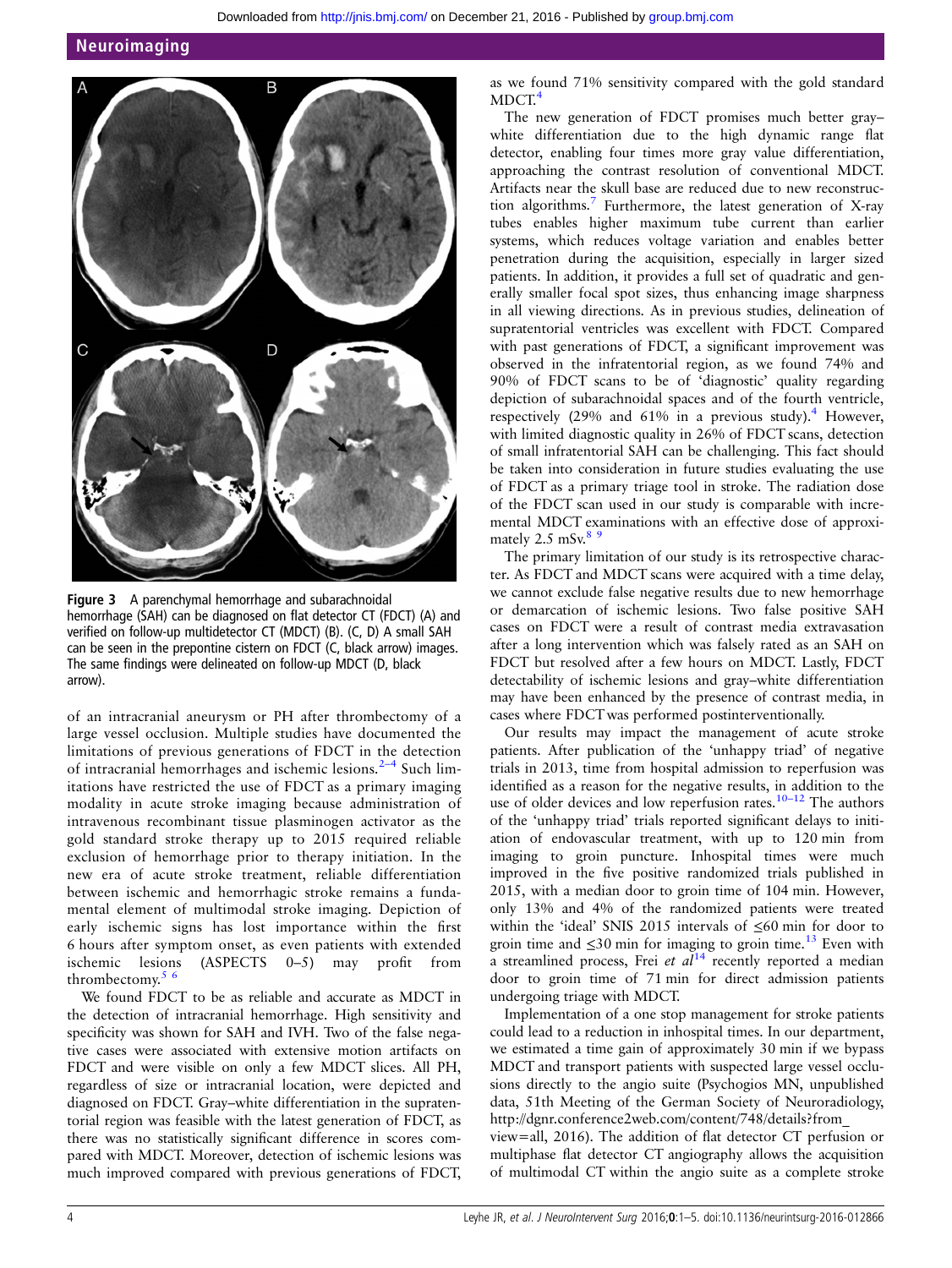<span id="page-4-0"></span>imaging battery without relevant limitations compared with MDCT multimodal imaging.15 16

# CONCLUSIONS

The latest generation of FDCT is a reliable and accurate tool for the detection of intracranial hemorrhage. Gray–white differentiation is feasible in the supratentorial region but seems limited for the infratentorial brain.

Contributors Guarantor of the integrity of the entire study: M-NP. Study concepts: MK and M-NP. Study design: M-NP, JRL, IT, and ACH. Definition of intellectual content: M-NP, IT, and JRL. Literature research: M-NP, JRL, DB, and KS. Clinical studies: IT, JRL, DB, KS, and ACH. Data acquisition: IT, JRL, DB, and KS. Data analysis: M-NP, MK, IP, and ACH. Statistical analysis: M-NP, JRL, and IP. Manuscript preparation: M-NP, JL, and JRL. Manuscript editing: M-NP and DB. Manuscript review: M-NP, MK, JL, and IP.

Competing interests The Department of Neuroradiology, University Medicine Goettingen, has a research agreement with Siemens Healthcare GmbH, Forchheim, Germany.

Ethics approval The study was approved by theethics committee of University Medicine Goettingen. The ethics committee of our hospital waived the need for a formal application or informed patient consent due to the retrospective design of this study.

Provenance and peer review Not commissioned; externally peer reviewed.

#### Previous or future presentations

DGNR, October 2016, German Neuroradiology Society Meeting, Cologne, Germany;

International Stroke Conference, February 2017, Houston, Texas, USA.

Open Access This is an Open Access article distributed in accordance with the Creative Commons Attribution Non Commercial (CC BY-NC 4.0) license, which permits others to distribute, remix, adapt, build upon this work non-commercially, and license their derivative works on different terms, provided the original work is properly cited and the use is non-commercial. See: [http://creativecommons.org/](http://creativecommons.org/licenses/by-nc/4.0/) [licenses/by-nc/4.0/](http://creativecommons.org/licenses/by-nc/4.0/)

#### **REFERENCES**

Heran NS, Song JK, Namba K, et al. The utility of DynaCT in neuroendovascular procedures. AJNR Am J Neuroradiol 2006;27:330–2.

- 2 Söderman M, Babic D, Holmin S, et al. Brain imaging with a flat detector C-arm: technique and clinical interest of XperCT. [Neuroradiology](http://dx.doi.org/10.1007/s00234-008-0419-1) 2008;50:863-8
- Struffert T, Richter G, Engelhorn T, et al. Visualisation of intracerebral haemorrhage with flat-detector CT compared to multislice CT: results in 44 cases. [Eur Radiol](http://dx.doi.org/10.1007/s00330-008-1183-7) 2009;19:619–25
- 4 Psychogios MN, Buhk JH, Schramm P, et al. Feasibility of angiographic CT in peri-interventional diagnostic imaging: a comparative study with multidetector CT. [AJNR Am J Neuroradiol](http://dx.doi.org/10.3174/ajnr.A2086) 2010;31:1226–31
- 5 Goyal M, Menon BK, van Zwam WH, et al. Endovascular thrombectomy after large-vessel ischaemic stroke: a meta-analysis of individual patient data from five randomised trials. [Lancet](http://dx.doi.org/10.1016/S0140-6736(16)00163-X) 2016;387:1723-31
- 6 Tan BY, Wan-Yee K, Paliwal P, et al. Good intracranial collaterals trump poor ASPECTS (Alberta Stroke Program Early CT Score) for intravenous thrombolysis in anterior circulation acute ischemic stroke. [Stroke](http://dx.doi.org/10.1161/STROKEAHA.116.013879) 2016;47:2292-8
- Lescher S, Reh C, Hoelter MC, et al. A novel reconstruction tool (syngo DynaCT Head Clear) in the post-processing of DynaCT images to reduce artefacts and improve image quality. [J Neurointerv Surg](http://dx.doi.org/10.1136/neurintsurg-2015-012128) Epub ahead of print: 19 Jan 2016. doi: 10.1136/neurintsurg-2015-012128
- 8 Diekmann S, Siebert E, Juran R, et al. Dose exposure of patients undergoing comprehensive stroke imaging by multidetector-row CT: comparison of 320-detector row and 64-detector row CT scanners. [AJNR Am J Neuroradiol](http://dx.doi.org/10.3174/ajnr.A1971) 2010;31:1003-9
- Struffert T, Hauer M, Banckwitz R, et al. Effective dose to patient measurements in flat-detector and multislice computed tomography: a comparison of applications in neuroradiology. [Eur Radiol](http://dx.doi.org/10.1007/s00330-014-3136-7) 2014;24:1257–65
- 10 Broderick JP, Palesch YY, Demchuk AM, et al. Endovascular therapy after intravenous t-PA versus t-PA alone for stroke. [N Engl J Med](http://dx.doi.org/10.1056/NEJMoa1214300) 2013;368:893-903
- 11 Kidwell CS, Jahan R, Gornbein J, et al. A trial of imaging selection and endovascular treatment for ischemic stroke. [N Engl J Mede](http://dx.doi.org/10.1056/NEJMoa1212793) 2013;368:914-23
- 12 Ciccone A, Valvassori L. Endovascular treatment for acute ischemic stroke. N Engl J Med 2013;368:2433–4.
- 13 Saver JL, Goyal M, van der Lugt A, et al. Time to treatment with endovascular thrombectomy and outcomes from ischemic stroke: a meta-analysis. [JAMA](http://dx.doi.org/10.1001/jama.2016.13647) 2016;316:1279–88
- 14 Frei D, McGraw C, McCarthy K, et al. A standardized neurointerventional thrombectomy protocol leads to faster recanalization times. J Neurointery Surg Epub ahead of print 3 Nov 2016. doi: 10.1136/neurintsurg-2016-012716
- Yang P, Niu K, Wu Y, et al. Time-resolved C-arm computed tomographic angiography derived from computed tomographic perfusion acquisition: new capability for one-stop-shop acute ischemic stroke treatment in the angiosuite. [Stroke](http://dx.doi.org/10.1161/STROKEAHA.115.011165) 2015;46:3383–9
- 16 Niu K, Yang P, Wu Y, et al. C-Arm conebeam CT perfusion imaging in the angiographic suite: a comparison with multidetector CT perfusion imaging. [AJNR](http://dx.doi.org/10.3174/ajnr.A4691) [Am J Neuroradiol](http://dx.doi.org/10.3174/ajnr.A4691) 2016;37:1303–9